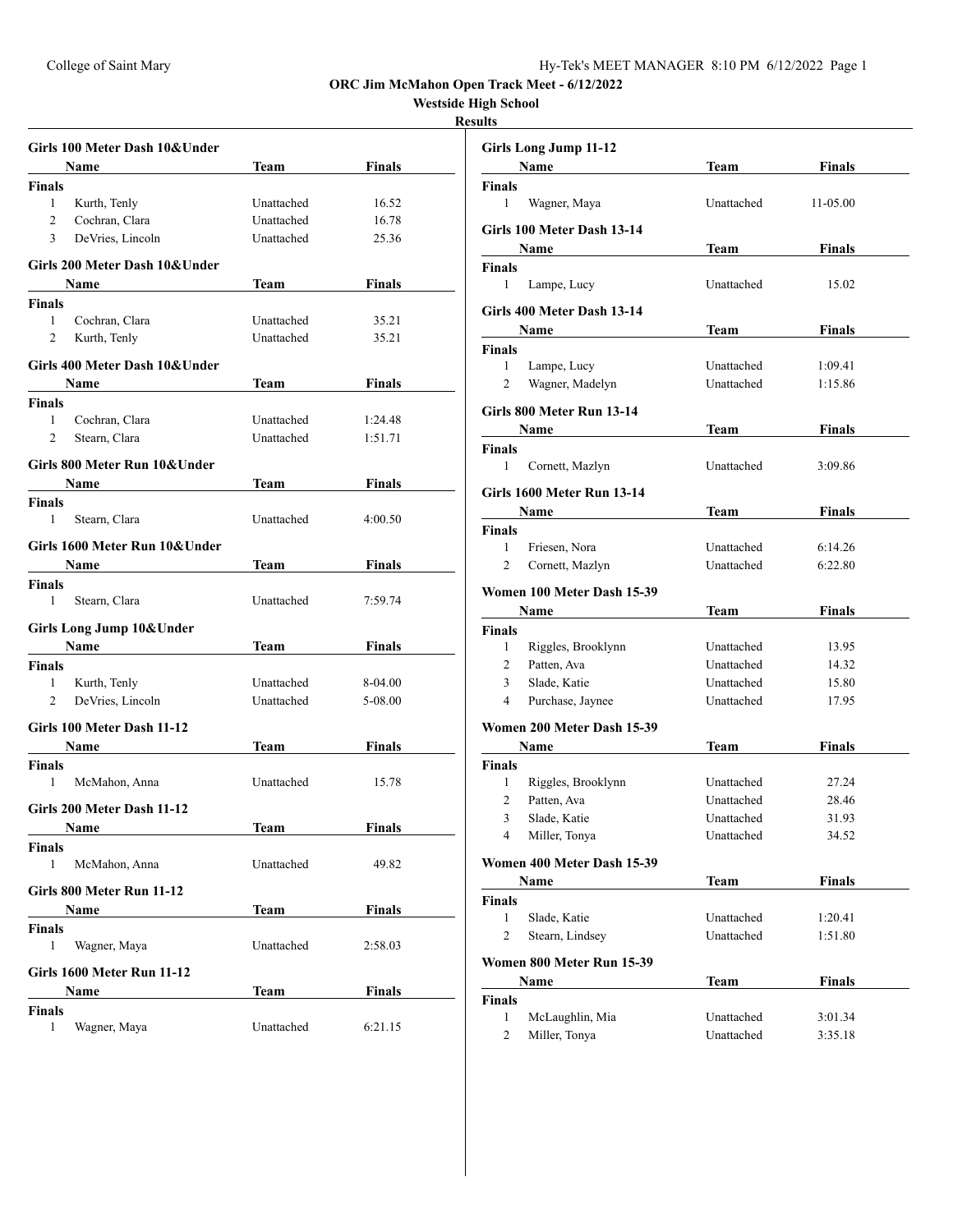**Westside High School**

|                | Women 1600 Meter Run 15-39       |            |          |
|----------------|----------------------------------|------------|----------|
|                | Name                             | Team       | Finals   |
| Finals         |                                  |            |          |
| 1              | Elder, Christina                 | Unattached | 5:32.80  |
| $\overline{c}$ | Schwartz, Leah                   | Unattached | 5:50.67  |
| 3              | Stearn, Lindsey                  | Unattached | 6:22.70  |
|                | Women 100 Meter Hurdles 15-39    |            |          |
|                | Name                             | Team       | Finals   |
| Finals         |                                  |            |          |
| 1              | Kiersten, Kelli                  | Unattached | 19.42    |
| $\overline{2}$ | Harms, Brittany                  | Unattached | 22.29    |
|                | Women Long Jump 15-39            |            |          |
|                | Name                             | Team       | Finals   |
| Finals         |                                  |            |          |
| 1              | Williams, Taleah                 | Unattached | 16-11.00 |
|                | <b>Women Shot Put 15-39</b>      |            |          |
|                | Name                             | Team       | Finals   |
| Finals         |                                  |            |          |
| 1              | Aladefa, Jasmine                 | Unattached | 30-08.50 |
| 2              | Melcher, Amanda                  | Unattached | 27-08.25 |
| 3              | Cloudt, Norah                    | Unattached | 26-02.75 |
|                | <b>Women Discus Throw 15-39</b>  |            |          |
|                | Name                             | Team       | Finals   |
| Finals         |                                  |            |          |
| 1              | Dill, Lauren                     | Unattached | 91-00    |
| $\overline{2}$ | Cloudt, Norah                    | Unattached | 86-04    |
| 3              | Melcher, Amanda                  | Unattached | 61-09    |
| 4              | Decker, Avery                    | Unattached | 57-00    |
|                | <b>Women Javelin Throw 15-39</b> |            |          |
|                | Name                             | Team       | Finals   |
| Finals         |                                  |            |          |
| 1              | Scott, Sophia                    | Unattached | 137-08   |
| 2              | Decker, Avery                    | Unattached | 107-05   |
| 3              | Bashford, Serenity               | Unattached | 92-08    |
| 4              | Melcher, Amanda                  | Unattached | 49-09    |
| 5              | Miller, Tonya                    | Unattached | 48-04    |
|                | Women 100 Meter Dash 40&Over     |            |          |
|                | Name                             | Team       | Finals   |
| <b>Finals</b>  |                                  |            |          |
| 1              | Nettland, Laura                  | Unattached | 23.32    |
| 2              | Car, Pam                         | Unattached | 27.95    |
|                | Women 400 Meter Dash 40&Over     |            |          |
|                | Name                             | Team       | Finals   |
| Finals         |                                  |            |          |
| 1              | Melcher, Heidi                   | Unattached | 1:45.78  |

|                     | Women 1600 Meter Run 40&Over          |                          |                |  |
|---------------------|---------------------------------------|--------------------------|----------------|--|
|                     | Name                                  | Team                     | Finals         |  |
| <b>Finals</b>       |                                       |                          |                |  |
| 1                   | Stodden, Stacy                        | Unattached               | 6:13.54        |  |
| $\overline{2}$      | McMahon, Rebecca                      | <b>Unattached</b>        | 6:21.98        |  |
|                     |                                       |                          |                |  |
|                     | Women High Jump 40&Over               |                          |                |  |
|                     | Name                                  | Team                     | Finals         |  |
| <b>Finals</b>       |                                       |                          |                |  |
| 1                   | Gordon, Tonya                         | Unattached               | 4-08.00        |  |
|                     | Women Long Jump 40&Over               |                          |                |  |
|                     | Name                                  | Team                     | Finals         |  |
| <b>Finals</b>       |                                       |                          |                |  |
| 1                   | Henry, Angee                          | Unattached               | 18-07.00       |  |
| $\overline{2}$      | Gordon, Tonya                         | Unattached               | 13-10.00       |  |
| 3                   | Nettland, Laura                       | Unattached               | 6-07.00        |  |
|                     | <b>Women Shot Put 40&amp;Over</b>     |                          |                |  |
|                     | Name                                  |                          | Finals         |  |
| <b>Finals</b>       |                                       | Team                     |                |  |
| 1                   | Melcher, Heidi                        | Unattached               | 14-11.25       |  |
|                     |                                       |                          |                |  |
|                     | <b>Women Discus Throw 40&amp;Over</b> |                          |                |  |
|                     | Name                                  | <b>Team</b>              | Finals         |  |
| <b>Finals</b>       |                                       |                          |                |  |
| $\mathbf{1}$        | Decker, Angie                         | Unattached               | 48-06          |  |
| $\overline{2}$      | McMahon, Beth                         | Unattached               | 38-07          |  |
| 3                   | Melcher, Heidi                        | Unattached               | 34-02          |  |
|                     | Women Javelin Throw 40&Over           |                          |                |  |
|                     | Name                                  | Team                     | Finals         |  |
| Finals              |                                       |                          |                |  |
| 1                   | Gordon, Tonya                         | Unattached               | 92-04          |  |
| $\overline{2}$      | McMahon, Beth                         | Unattached               | $40 - 01$      |  |
| 3                   | Melcher, Heidi                        | Unattached               | $31 - 10$      |  |
| 4                   | Decker, Angie                         | Unattached               | 31-09          |  |
|                     |                                       |                          |                |  |
|                     | Boys 100 Meter Dash 10& Under         |                          |                |  |
|                     | Name                                  | Team                     | Finals         |  |
| Finals              |                                       |                          |                |  |
| 1<br>$\overline{2}$ | McMahon, Collin<br>DeVries, Cooper    | Unattached               | 18.98          |  |
| 3                   | Kersten, Silas                        | Unattached<br>Unattached | 21.17<br>23.81 |  |
|                     |                                       |                          |                |  |
|                     | Boys 200 Meter Dash 10& Under         |                          |                |  |
|                     | Name                                  | Team                     | <b>Finals</b>  |  |
| <b>Finals</b>       |                                       |                          |                |  |
| 1                   | Cochran, Carson                       | Unattached               | 35.73          |  |
|                     | Boys 400 Meter Dash 10&Under          |                          |                |  |
|                     | Name                                  | <b>Team</b>              | <b>Finals</b>  |  |
| <b>Finals</b>       |                                       |                          |                |  |
| 1                   | Cochran, Carson                       | Unattached               | 1:13.87        |  |
| $\overline{2}$      | Houchin, Titus                        | Unattached               | 1:16.55        |  |
| 3                   | Terryberry, Estes                     | Unattached               | 1:32.21        |  |
|                     |                                       |                          |                |  |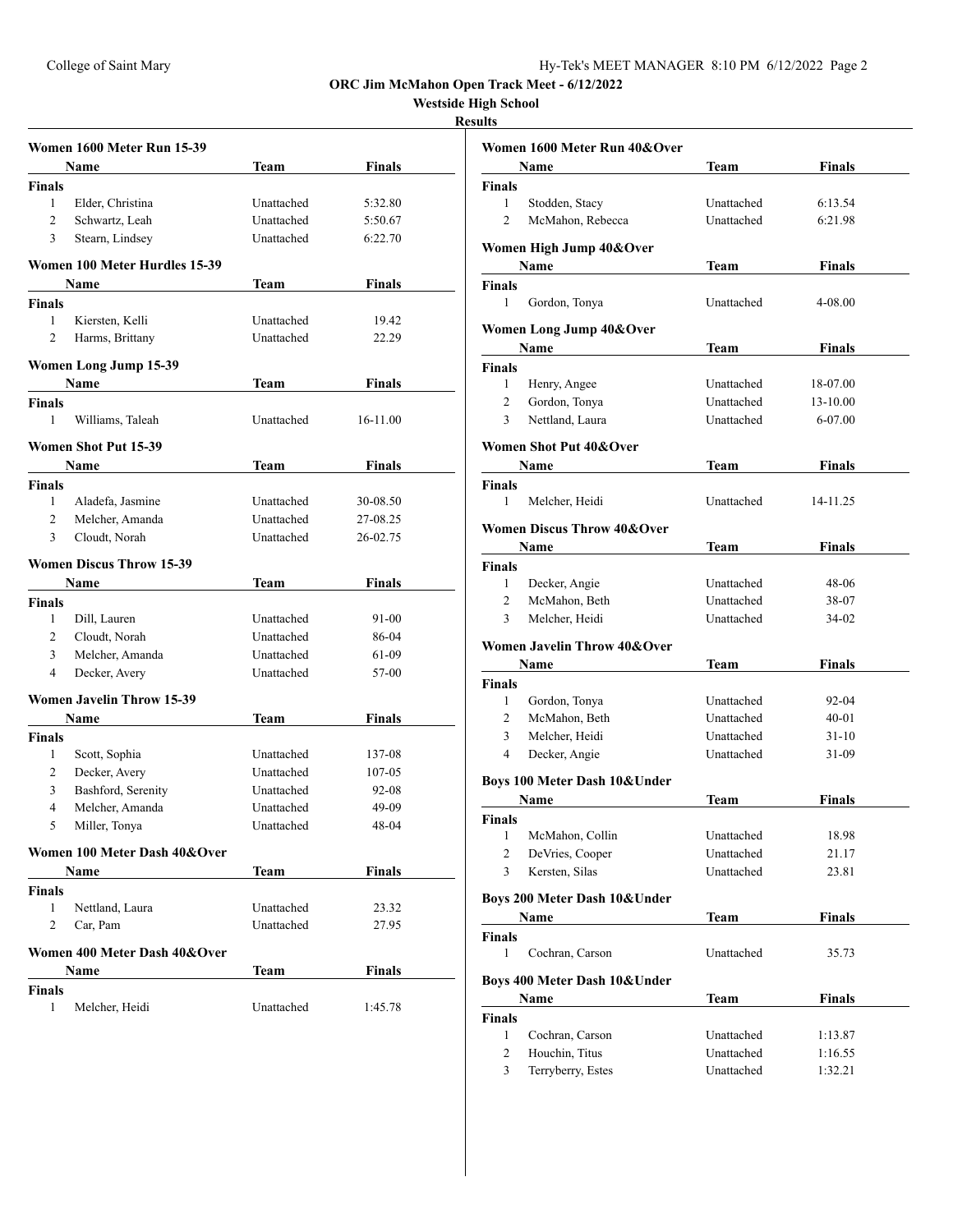# **Westside High School**

|                | Finals  (Boys 400 Meter Dash 10& Under) |             |               |  |
|----------------|-----------------------------------------|-------------|---------------|--|
|                | Name                                    | Team        | <b>Finals</b> |  |
| 4              | Wagner, Charlie                         | Unattached  | 1:47.18       |  |
|                | Boys 800 Meter Run 10& Under            |             |               |  |
|                | Name                                    | Team        | Finals        |  |
| <b>Finals</b>  |                                         |             |               |  |
| 1              | Kersten, Levi                           | Unattached  | 2:51.55       |  |
| $\overline{2}$ | Stearn, Carter                          | Unattached  | 3:03.48       |  |
| 3              | Wagner, Chase                           | Unattached  | 3:13.58       |  |
| 4              | Terryberry, Estes                       | Unattached  | 3:30.90       |  |
|                | Boys 1600 Meter Run 10& Under           |             |               |  |
|                | Name                                    | Team        | Finals        |  |
| Finals         |                                         |             |               |  |
| 1              | Kersten, Levi                           | Unattached  | 6:14.36       |  |
| 2              | Stearn, Carter                          | Unattached  | 6:28.00       |  |
| 3              | Wagner, Chase                           | Unattached  | 6:36.68       |  |
|                | Boys 80 Meter Hurdles 10& Under         |             |               |  |
|                | Name                                    | Team        | <b>Finals</b> |  |
| <b>Finals</b>  |                                         |             |               |  |
| $\mathbf{1}$   | Kersten, Levi                           | Unattached  | 18.81         |  |
|                | <b>Boys Long Jump 10&amp; Under</b>     |             |               |  |
|                | Name                                    | <b>Team</b> | Finals        |  |
| <b>Finals</b>  |                                         |             |               |  |
| 1              | Kersten, Levi                           | Unattached  | 11-10.00      |  |
| 2              | Cochran, Carson                         | Unattached  | 9-09.00       |  |
| 3              | DeVries, Cooper                         | Unattached  | 8-04.00       |  |
| 4              | Bilder, Keegan                          | Unattached  | 8-00.50       |  |
| 5              | Kersten, Silas                          | Unattached  | 4-06.00       |  |
|                | <b>Boys Shot Put 10&amp; Under</b>      |             |               |  |
|                | Name                                    | Team        | <b>Finals</b> |  |
| <b>Finals</b>  |                                         |             |               |  |
| 1              | Bilder, Keegan                          | Unattached  | 15-01.25      |  |
| 2              | Kersten, Silas                          | Unattached  | $4 - 10.25$   |  |
|                |                                         |             |               |  |
|                | Boys 100 Meter Dash 11-12               |             |               |  |
|                | Name                                    | Team        | <b>Finals</b> |  |
| Finals         |                                         |             |               |  |
| 1              | Houchin, Titus                          | Unattached  | 14.98         |  |
| 2              | Easley, Landon                          | Unattached  | 16.32         |  |
|                | Boys 200 Meter Dash 11-12               |             |               |  |
|                | Name                                    | Team        | <b>Finals</b> |  |
| Finals         |                                         |             |               |  |
| 1              | Wathen-Carriere, Harper                 | Unattached  | 38.05         |  |
|                | <b>Boys 400 Meter Dash 11-12</b>        |             |               |  |
|                | Name                                    | Team        | <b>Finals</b> |  |
| <b>Finals</b>  |                                         |             |               |  |
| 1              | Easley, Landon                          | Unattached  | 1:18.25       |  |

| Boys 800 Meter Run 11-12         |             |               |  |
|----------------------------------|-------------|---------------|--|
| Name                             | Team        | Finals        |  |
| Finals                           |             |               |  |
| 1<br>Sporrer, Jacob              | Unattached  | 2:49.59       |  |
| <b>Boys 1600 Meter Run 11-12</b> |             |               |  |
| Name                             | <b>Team</b> | <b>Finals</b> |  |
| <b>Finals</b>                    |             |               |  |
| 1<br>Sporrer, Jacob              | Unattached  | 6:10.52       |  |
| 2<br>Wathen-Carriere, Harper     | Unattached  | 9:38.51       |  |
| <b>Boys Long Jump 11-12</b>      |             |               |  |
| <b>Name</b>                      | Team        | <b>Finals</b> |  |
| <b>Finals</b>                    |             |               |  |
| 1<br>Houchin, Titus              | Unattached  | 14-02.50      |  |
| Boys 100 Meter Dash 13-14        |             |               |  |
| Name                             | Team        | Finals        |  |
| <b>Finals</b>                    |             |               |  |
| 1<br>Piercy, Colton              | Unattached  | 13.15         |  |
| 2<br>Johnson, Mikee              | Unattached  | 13.87         |  |
| Boys 200 Meter Dash 13-14        |             |               |  |
| Name                             | Team        | Finals        |  |
| <b>Finals</b>                    |             |               |  |
| 1<br>Piercy, Colton              | Unattached  | 27.50         |  |
| Boys 400 Meter Dash 13-14        |             |               |  |
| Name                             | Team        | <b>Finals</b> |  |
| <b>Finals</b>                    |             |               |  |
| 1<br>Fiscus Jr, Steven           | Unattached  | 1:05.11       |  |
| $\overline{2}$<br>Johnson, Mikee | Unattached  | 1:06.02       |  |
| Boys 800 Meter Run 13-14         |             |               |  |
| Name                             | <b>Team</b> | <b>Finals</b> |  |
| <b>Finals</b>                    |             |               |  |
| 1<br>Fiscus Jr, Steven           | Unattached  | 2:47.91       |  |
| <b>Boys 1600 Meter Run 13-14</b> |             |               |  |
| Name                             | Team        | Finals        |  |
| Finals                           |             |               |  |
| 1 Fiscus Jr, Steven              | Unattached  | 5:49.93       |  |
| <b>Boys Shot Put 13-14</b>       |             |               |  |
| Name                             | Team        | <b>Finals</b> |  |
| <b>Finals</b>                    |             |               |  |
| $\mathbf{1}$<br>Johnson, Mikee   | Unattached  | 32-05.75      |  |
| <b>Boys Discus Throw 13-14</b>   |             |               |  |
| Name                             | Team        | <b>Finals</b> |  |
| <b>Finals</b>                    |             |               |  |
| 1<br>Johnson, Mikee              | Unattached  | 105-07        |  |
|                                  |             |               |  |
| Men 100 Meter Dash 15-39         |             |               |  |
| Name<br><b>Finals</b>            | <b>Team</b> | <b>Finals</b> |  |
| Rychwalski, Joseph<br>1          | Unattached  | 11.56         |  |
|                                  |             |               |  |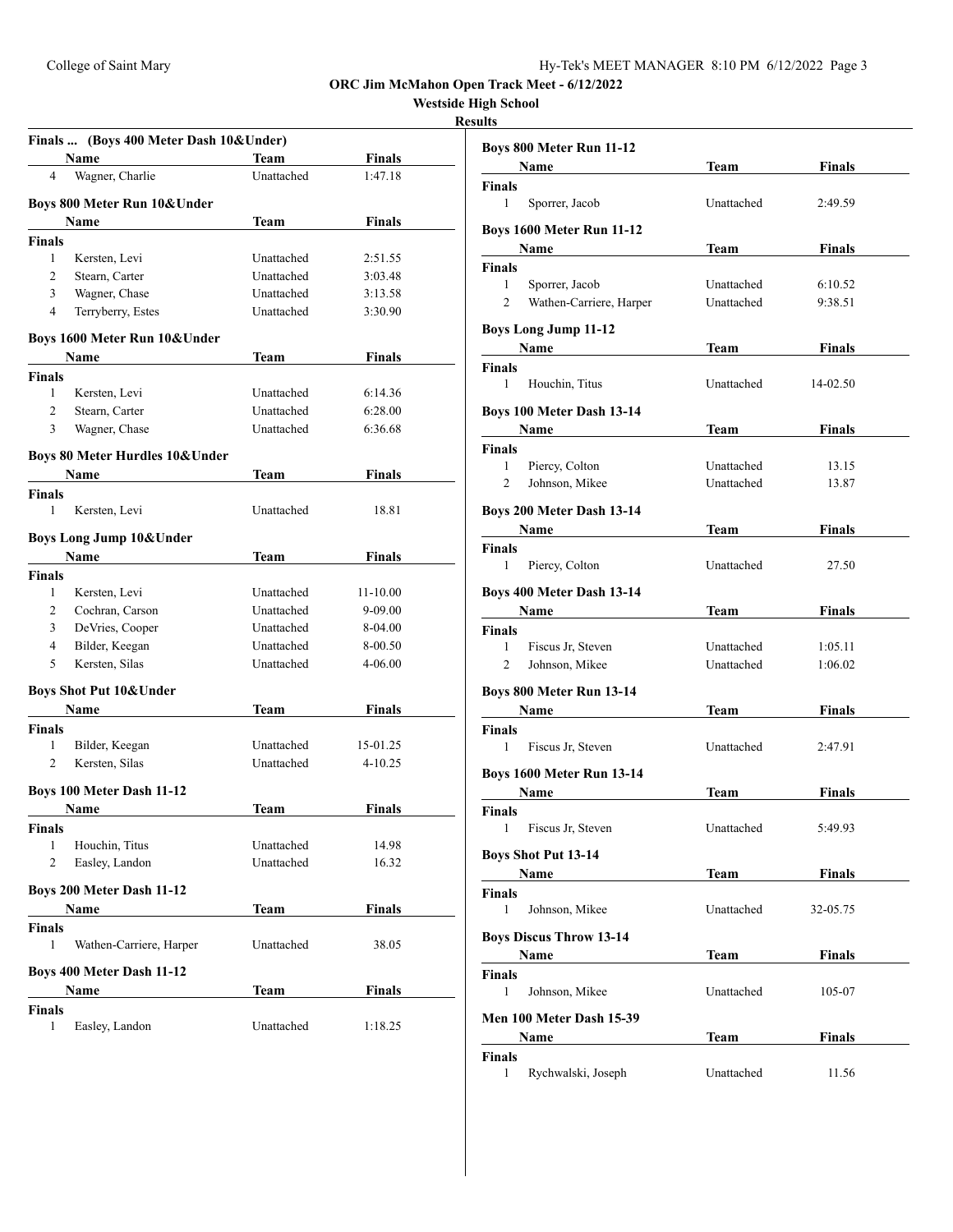**Westside High School**

|                    | Finals  (Men 100 Meter Dash 15-39) |             |               |
|--------------------|------------------------------------|-------------|---------------|
|                    | Name                               | <b>Team</b> | <b>Finals</b> |
| 2                  | Allen, Jameson                     | Unattached  | 11.78         |
| 3                  | Baker, Tyson                       | Unattached  | 12.23         |
| 4                  | Tupper, Turner                     | Unattached  | 12.34         |
| 5                  | Berg, Bryson                       | Unattached  | 12.47         |
| 6                  | Nespor, Braytn                     | Unattached  | 12.59         |
| 7                  | Fritz, Coulter                     | Unattached  | 12.63         |
| 8                  | LaDay, Jase                        | Unattached  | 12.79         |
| 9                  | Beacom. Jonah                      | Unattached  | 12.88         |
| 10                 | Chatham, Eric                      | Unattached  | 13.19         |
| 11                 | Slade, Nick                        | Unattached  | 13.66         |
| 12                 | Shaal, Garrett                     | Unattached  | 13.93         |
|                    |                                    |             |               |
|                    | Men 200 Meter Dash 15-39           |             |               |
|                    | Name                               | <b>Team</b> | <b>Finals</b> |
| <b>Finals</b>      |                                    |             |               |
| 1                  | Rychwalski, Joseph                 | Unattached  | 23.13         |
| 2                  | Allen, Jameson                     | Unattached  | 23.59         |
| 3                  | Miller, Nolan                      | Unattached  | 25.68         |
| 4                  | Chatham, Eric                      | Unattached  | 25.95         |
| 5                  | Fritz, Coulter                     | Unattached  | 26.03         |
| 6                  | Tupper, Turner                     | Unattached  | 26.26         |
| 7                  | Schulz, Will                       | Unattached  | 26.68         |
| 8                  | Beacom, Jonah                      | Unattached  | 27.32         |
| 9                  | Slade, Nick                        | Unattached  | 28.05         |
| 10                 | Wagner, Owen                       | Unattached  | 28.09         |
|                    | Men 400 Meter Dash 15-39<br>Name   | <b>Team</b> | <b>Finals</b> |
|                    |                                    |             |               |
| <b>Finals</b><br>1 | Shaal, Garrett                     | Unattached  | 55.41         |
| 2                  |                                    | Unattached  |               |
| 3                  | Berg, Bryson<br>Beacom, Jonah      | Unattached  | 56.75         |
| $\overline{4}$     |                                    | Unattached  | 57.34         |
|                    | Gonzalez, Juan                     |             | 59.31         |
| 5                  | Spicks, Aaron                      | Unattached  | 1:22.61       |
|                    | Men 800 Meter Run 15-39            |             |               |
|                    | Name                               | Team        | Finals        |
| <b>Finals</b>      |                                    |             |               |
|                    | 1 Raabe, Ryan                      | Unattached  | 2:18.97       |
| 2                  | Gonzalez, Juan                     | Unattached  | 2:22.54       |
| 3                  | Beacom, Jonah                      | Unattached  | 2:44.15       |
| 4                  | Spicks, Aaron                      | Unattached  | 3:27.52       |
|                    | <b>Men 1600 Meter Run 15-39</b>    |             |               |
|                    | Name                               | <b>Team</b> | <b>Finals</b> |
| <b>Finals</b>      |                                    |             |               |
| 1                  | Schultz, Zack                      | Unattached  | 4:25.52       |
| 2                  | Foss, Jon                          | Unattached  | 4:43.26       |
| 3                  | Gonzalez, Juan                     | Unattached  | 4:44.58       |
| 4                  | Brockhaus, Justin                  | Unattached  | 4:58.55       |
| 5                  | Raabe, Ryan                        | Unattached  | 5:03.60       |
| 6                  | Spicks, Aaron                      | Unattached  | 5:13.26       |
| 7                  | Loseke, Derek                      | Unattached  | 5:16.49       |
|                    |                                    |             |               |

|                        | <b>Men 5000 Meter Run 15-39</b> |                          |               |  |
|------------------------|---------------------------------|--------------------------|---------------|--|
|                        | Name                            | Team                     | <b>Finals</b> |  |
| <b>Finals</b>          |                                 |                          |               |  |
| 1                      | Chatham, Eric                   | Unattached               | 19:59.34      |  |
| $\overline{c}$         | Spicks, Aaron                   | Unattached               | 26:29.10      |  |
|                        | Men 110 Meter Hurdles 15-39     |                          |               |  |
|                        | Name                            | Team                     | Finals        |  |
| <b>Finals</b>          |                                 |                          |               |  |
| 1                      | Malone, Jesse                   | Unattached               | 15.66         |  |
|                        |                                 |                          |               |  |
|                        | Men High Jump 15-39             |                          |               |  |
|                        | Name                            | Team                     | Finals        |  |
| <b>Finals</b>          |                                 |                          |               |  |
| 1                      | McMahon, Ross                   | Unattached               | 6-06.00       |  |
| 2                      | Waters, Carter                  | Unattached               | 5-04.00       |  |
| 3                      | Fritz, Coulter                  | Unattached               | 5-02.00       |  |
| 4                      | Slade, Nick                     | Unattached               | 4-06.00       |  |
| ---                    | Schulz, Will                    | Unattached               | NH            |  |
|                        | Men Long Jump 15-39             |                          |               |  |
|                        | Name                            | Team                     | Finals        |  |
| <b>Finals</b>          |                                 |                          |               |  |
| 1                      | Nespor, Braytn                  | Unattached               | 17-05.50      |  |
| $\overline{c}$         | Lee, Kamden                     | Unattached               | 15-03.00      |  |
| 3                      | Slade, Nick                     | Unattached               | 14-04.00      |  |
|                        |                                 |                          |               |  |
|                        | Men Triple Jump 15-39           |                          |               |  |
|                        | Name                            | Team                     | <b>Finals</b> |  |
| <b>Finals</b><br>1     |                                 |                          |               |  |
| 2                      | Pittman, Brian                  | Unattached<br>Unattached | 48-07.50      |  |
| 3                      | Nespor, Braytn                  | Unattached               | 37-04.00      |  |
|                        | Lee, Kamden                     |                          | 35-04.50      |  |
|                        | Men Shot Put 15-39              |                          |               |  |
|                        | Name                            | Team                     | <b>Finals</b> |  |
| <b>Finals</b>          |                                 |                          |               |  |
| 1                      | Glab, Carter                    | Unattached               | 31-01.50      |  |
| 2                      | Taylor, Braden                  | Unattached               | 30-07.25      |  |
| 3                      | Baker, Tyson                    | Unattached               | 28-00.25      |  |
| 4                      | Wagner, Owen                    | Unattached               | 23-05.50      |  |
|                        | <b>Men Discus Throw 15-39</b>   |                          |               |  |
|                        | Name                            | Team                     | Finals        |  |
| Finals                 |                                 |                          |               |  |
| 1                      | McMahon, Ross                   | Unattached               | 80-08         |  |
|                        |                                 |                          |               |  |
|                        | <b>Men Javelin Throw 15-39</b>  |                          |               |  |
|                        | Name                            | Team                     | Finals        |  |
| <b>Finals</b>          |                                 |                          |               |  |
| 1                      | McMahon, Ross                   | Unattached               | 122-04        |  |
|                        | Men 100 Meter Dash 40&Over      |                          |               |  |
| Finals<br>Name<br>Team |                                 |                          |               |  |
| <b>Finals</b>          |                                 |                          |               |  |
| 1                      | Johnson, Antoine                | Unattached               | 12.69         |  |